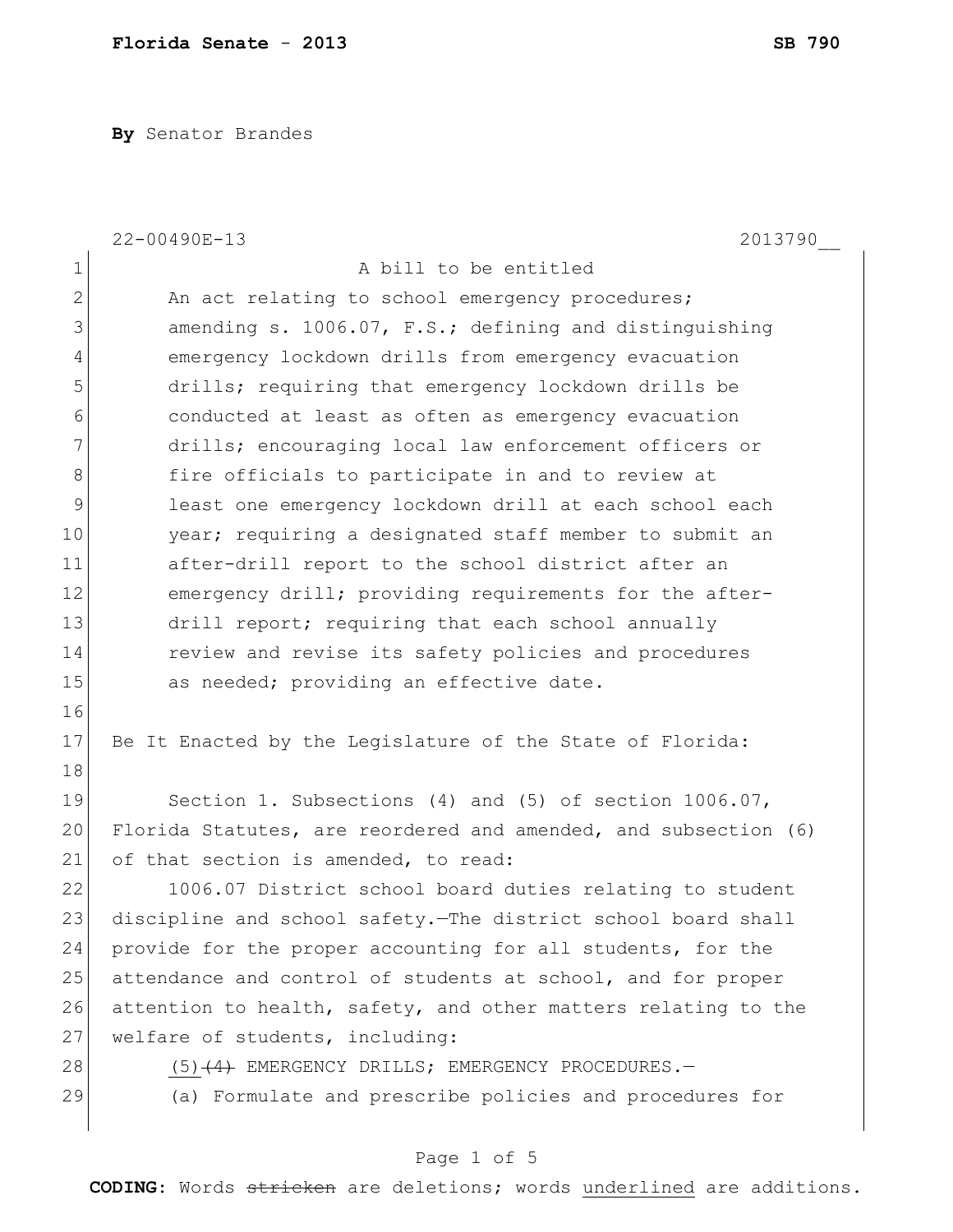|    | 2013790<br>22-00490E-13                                          |
|----|------------------------------------------------------------------|
| 30 | emergency lockdown drills and emergency evacuation drills for    |
| 31 | actual emergencies, including, but not limited to, fires,        |
| 32 | natural disasters, and bomb threats, for all the public schools  |
| 33 | of the district which comprise grades K-12. District school      |
| 34 | board policies must shall include commonly used alarm system     |
| 35 | responses for specific types of emergencies and verification by  |
| 36 | each school that drills have been provided as required by law    |
| 37 | and fire protection codes. As used in this paragraph, the term   |
| 38 | "evacuation drill" means an activity in which students and       |
| 39 | faculty practice the safest and quickest way to evacuate a       |
| 40 | school facility in case of an emergency in which evacuation is   |
| 41 | generally the safest option, such as in the case of a fire. As   |
| 42 | used in this paragraph, the term "lockdown drill" means an       |
| 43 | activity in which students and faculty practice securing a       |
| 44 | school facility or rooms within the facility in case of an       |
| 45 | emergency in which hiding from a hostile danger is generally     |
| 46 | deemed safer than evacuating the building, such as in the case   |
| 47 | of a tornado or the presence of an armed person who is           |
| 48 | threatening the safety of the students or employees of a school. |
| 49 | 1. The policies and procedures must require that emergency       |
| 50 | lockdown drills be conducted at least as often as emergency      |
| 51 | evacuation drills. This subparagraph does not require an         |
| 52 | increase in the total number of emergency drills conducted at a  |
| 53 | school each year.                                                |
| 54 | 2. Local law enforcement officers or fire officials are          |
| 55 | encouraged to participate in, and to review, at least one        |
| 56 | emergency lockdown drill at each school each year. After a       |
| 57 | drill, participating law enforcement officers or fire officials  |
| 58 | are encouraged to submit recommendations to the school on how it |
|    |                                                                  |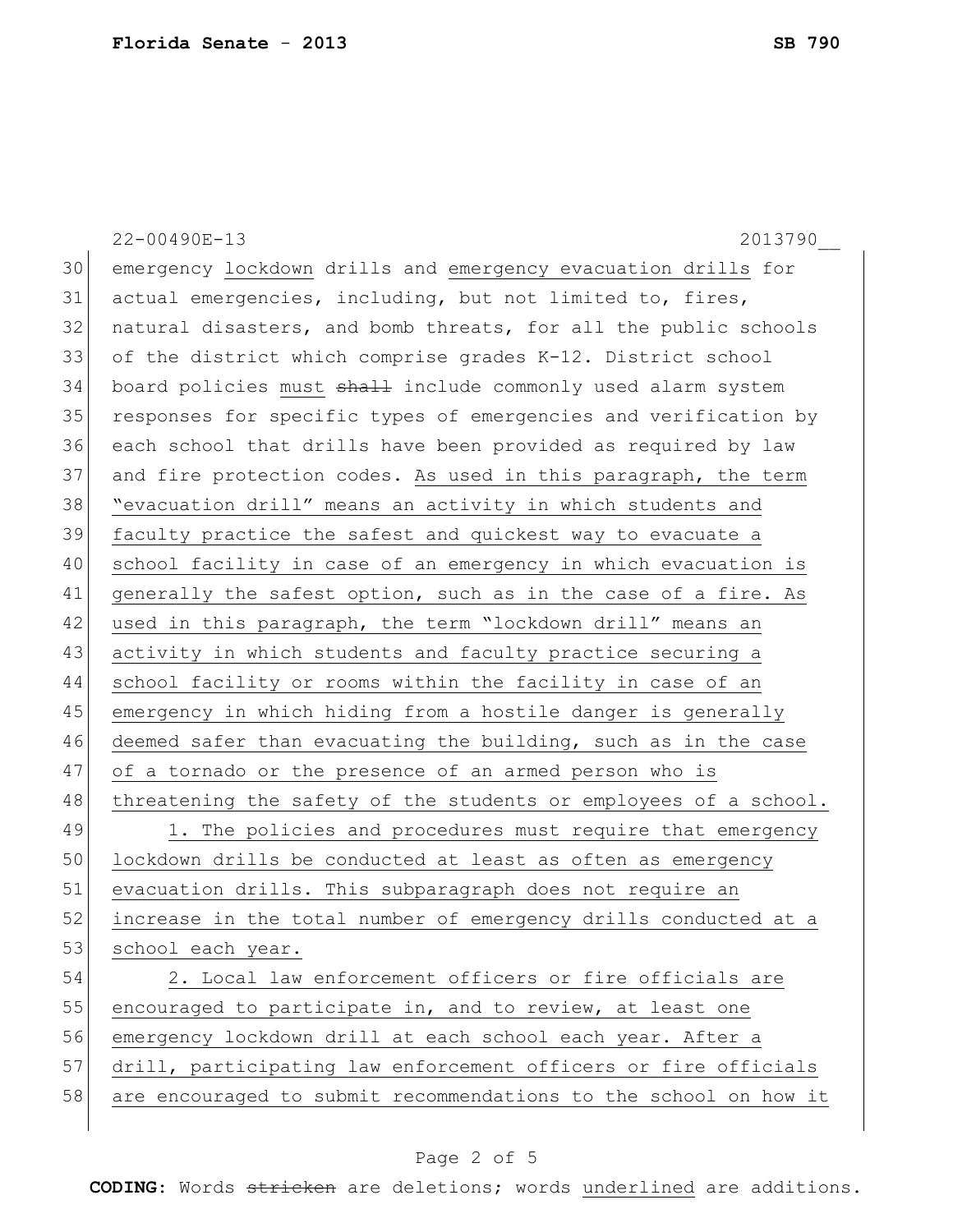22-00490E-13 2013790\_\_ 59 can improve its safety procedures in case of an emergency 60 lockdown. 61 3. Each school shall designate the principal or a member of 62 its staff as the person responsible for overseeing a school's 63 emergency drills. Before an emergency drill is conducted, the 64 designated staff member shall review the appropriate, most 65 recent after-drill report required under subparagraph  $4.$ 66 4. After a drill is completed, the designated staff member 67 shall electronically submit to the school district, in a format 68 prescribed by the department, an after-drill report that details 69 the specific drill that was conducted. Such report must include 70 positive observations and recommendations for improvement 71 offered by the school or participating law enforcement officers 72 or fire officials, if any. 73 (b) The district school board shall Establish model 74 emergency management and emergency preparedness procedures for 75 the following life-threatening emergencies: 76 1. Weapon-use and hostage situations. 77 2. Hazardous materials or toxic chemical spills. 78 3. Weather emergencies, including hurricanes, tornadoes, 79 and severe storms. 80 4. Exposure as a result of a manmade emergency. 81 (4)<del>(5)</del> EDUCATIONAL SERVICES IN DETENTION FACILITIES.-Offer 82 educational services to minors who have not graduated from high 83 school and eligible students with disabilities under the age of 84 22 who have not graduated with a standard diploma or its 85 equivalent who are detained in a county or municipal detention 86 facility, as defined in s. 951.23. These educational services 87 must shall be based upon the estimated length of time the

## Page 3 of 5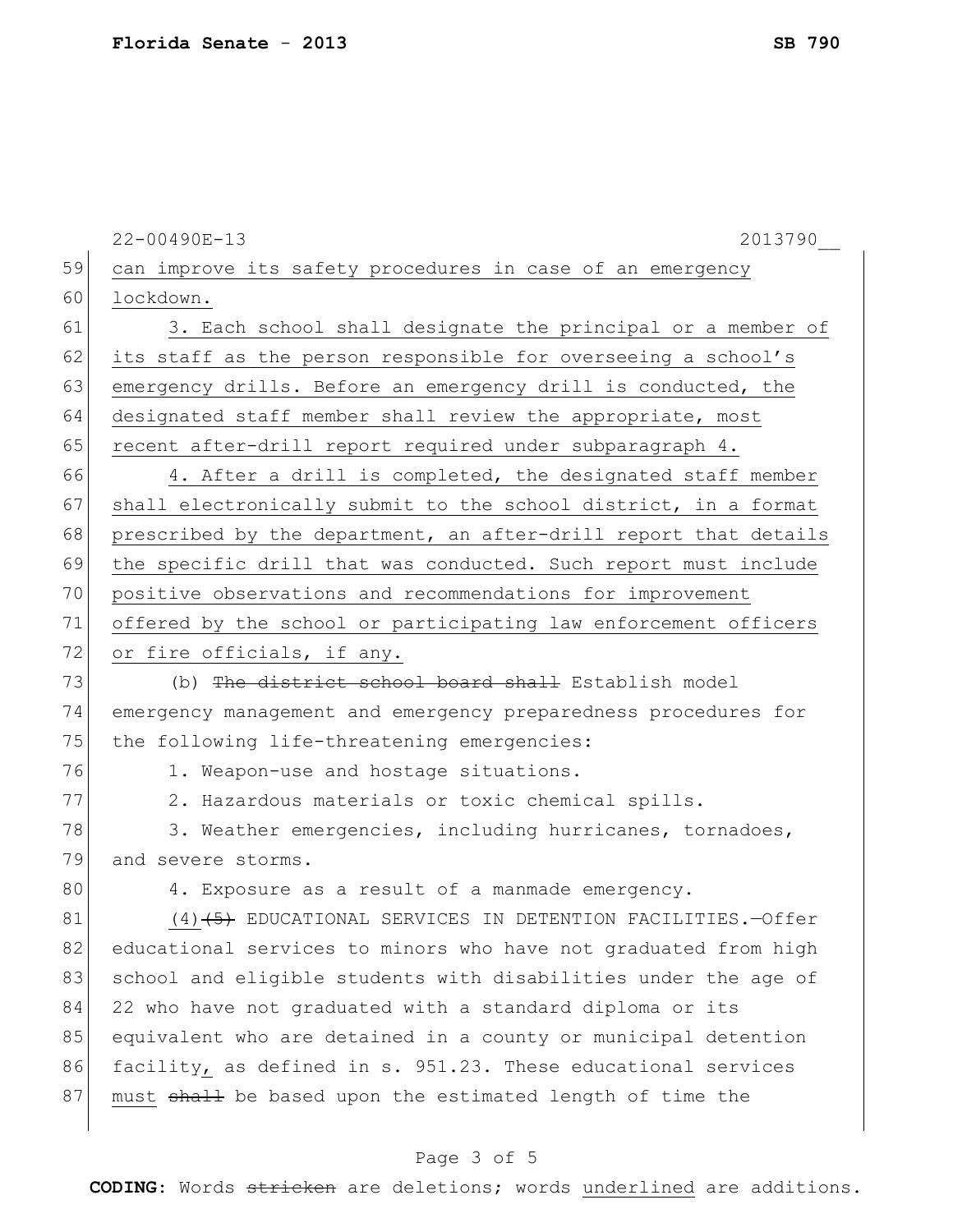22-00490E-13 2013790\_\_ 88 student will be in the facility and the student's current level 89 of functioning. District school superintendents or their 90 designees shall be notified by the county sheriff or chief 91 correctional officer, or his or her designee, upon the 92 assignment of a student under the age of 21 to the facility. A 93 cooperative agreement with the district school board and 94 applicable law enforcement units shall be developed to address 95 the notification requirement and the provision of educational 96 services to these students. 97 (6) SAFETY AND SECURITY BEST PRACTICES. 98 (a) Use the Safety and Security Best Practices developed by 99 the Office of Program Policy Analysis and Government 100 Accountability to conduct a self-assessment of the school 101 districts' current safety and security practices. Based on these 102 self-assessment findings, the district school superintendent 103 shall provide recommendations to the district school board which 104 identify strategies and activities that the district school 105 board should implement in order to improve school safety and 106 security. Annually Each district school board must annually 107 receive the self-assessment results at a publicly noticed 108 district school board meeting to provide the public an 109 opportunity to hear the district school board members discuss 110 and take action on the report findings. Each district school 111 superintendent shall report the self-assessment results and 112 school board action to the commissioner within 30 days after the 113 district school board meeting. 114 (b) By July 1, 2014, and each year thereafter, review the

115 Safety and Security Best Practices developed by the Office of 116 Program Policy Analysis and Government Accountability and revise

## Page 4 of 5